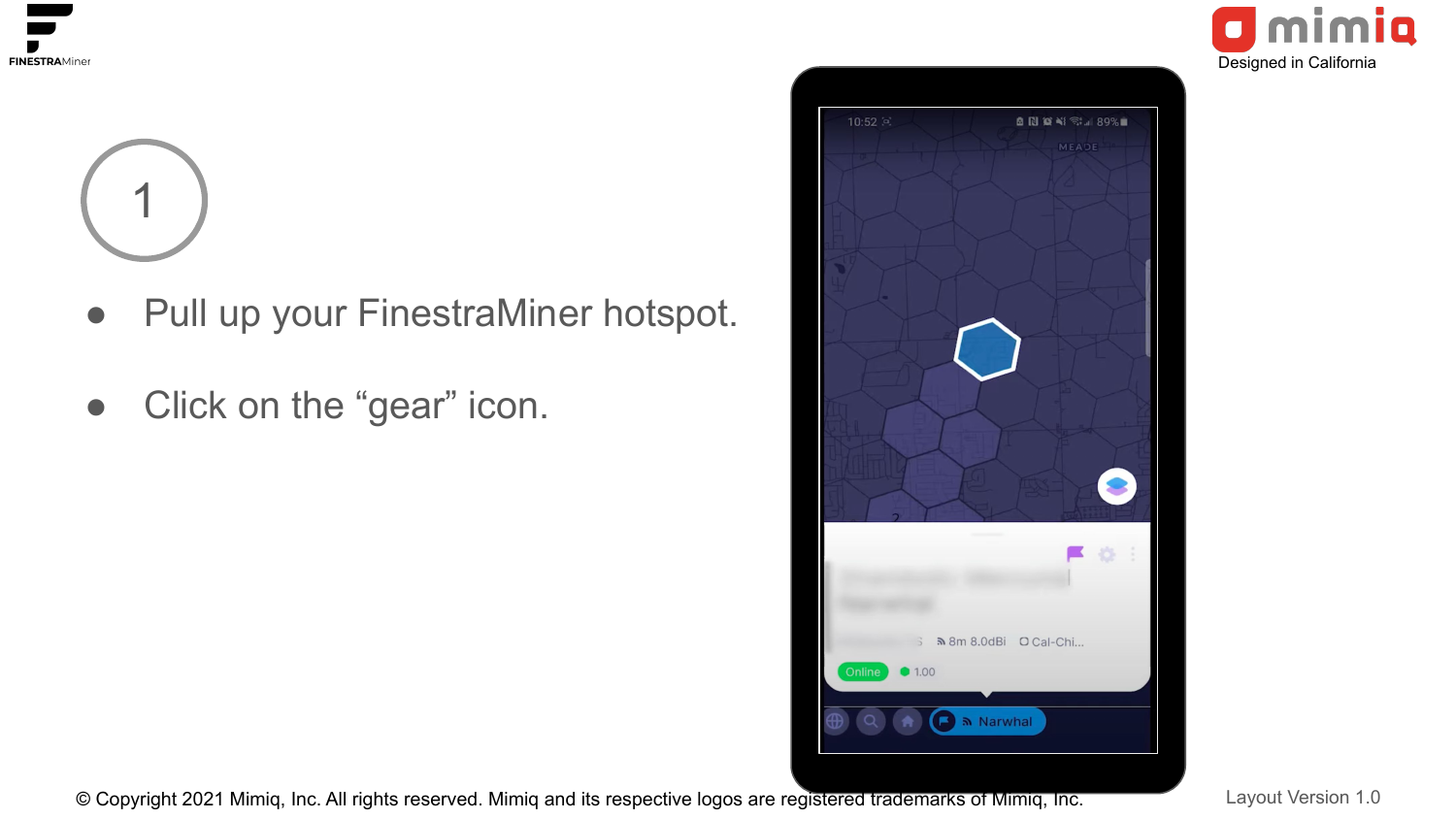

Once the Hotspot settings load, click on "Update Hotspot."





Imimia

 $\blacksquare$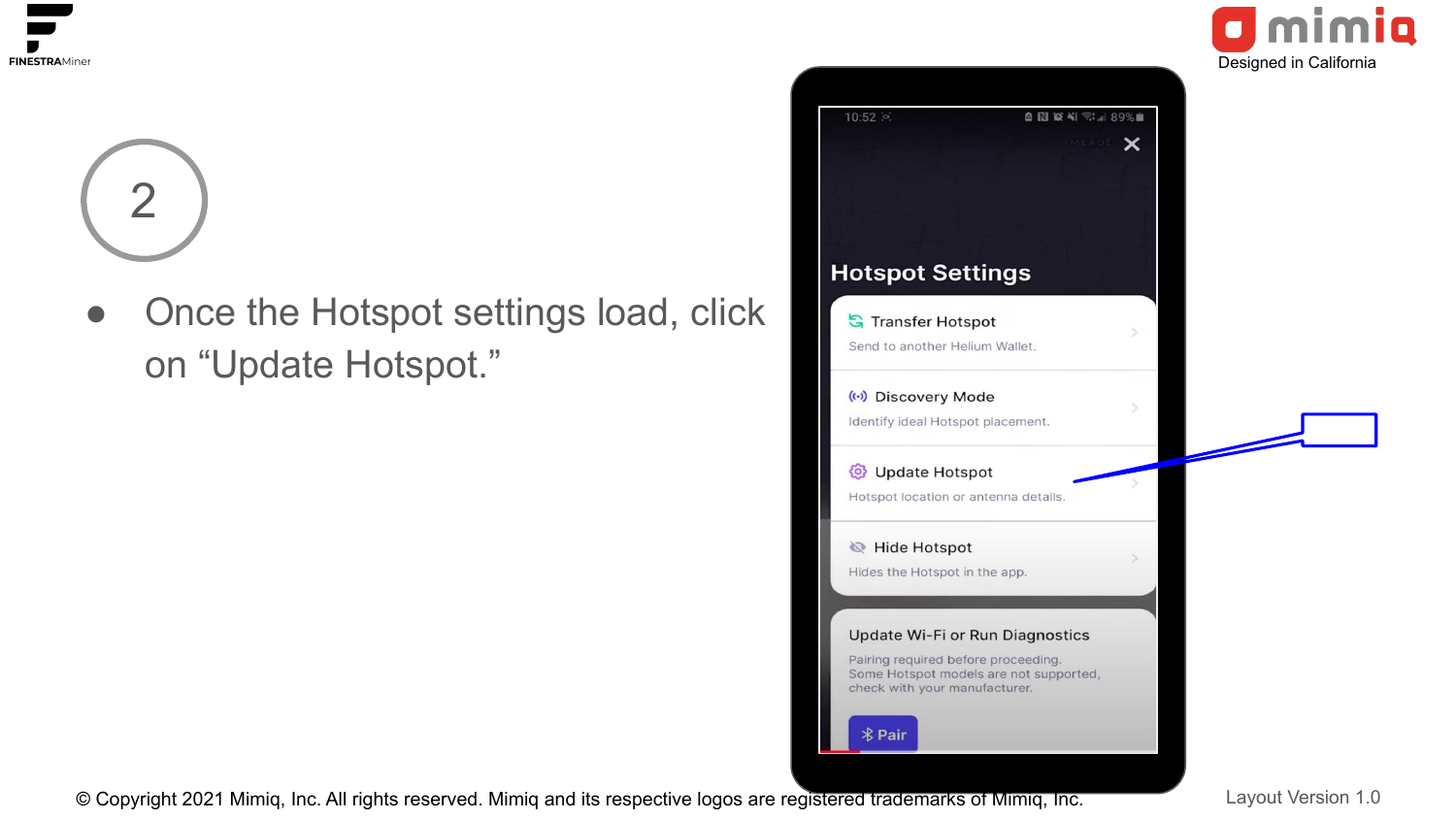

• From the dropdown menu, tap "Select Antenna" to pull up a list of antennas.

|                              |                                      | Designed in California |
|------------------------------|--------------------------------------|------------------------|
| $10:53$ <sup>[c]</sup>       | <b>□ 图 窗 Ni 零 』 89%■</b>             |                        |
| < Back                       | MEADE X                              |                        |
|                              |                                      |                        |
|                              |                                      |                        |
|                              |                                      |                        |
|                              |                                      |                        |
| $(\cdot)$                    |                                      |                        |
| <b>Update Hotspot</b>        |                                      |                        |
|                              | Update Hotspot antenna and elevation |                        |
| details.                     |                                      |                        |
|                              |                                      |                        |
|                              |                                      |                        |
| <b>Update Antenna</b>        | <b>Update Location</b>               |                        |
|                              |                                      |                        |
| <b>Select Antenna</b>        |                                      |                        |
| TX / RX Gain ©               |                                      |                        |
|                              |                                      |                        |
| Height (meters) <sup>1</sup> | $\begin{matrix} 0 \end{matrix}$      |                        |
|                              |                                      |                        |
|                              |                                      |                        |

Imimia

 $\bullet$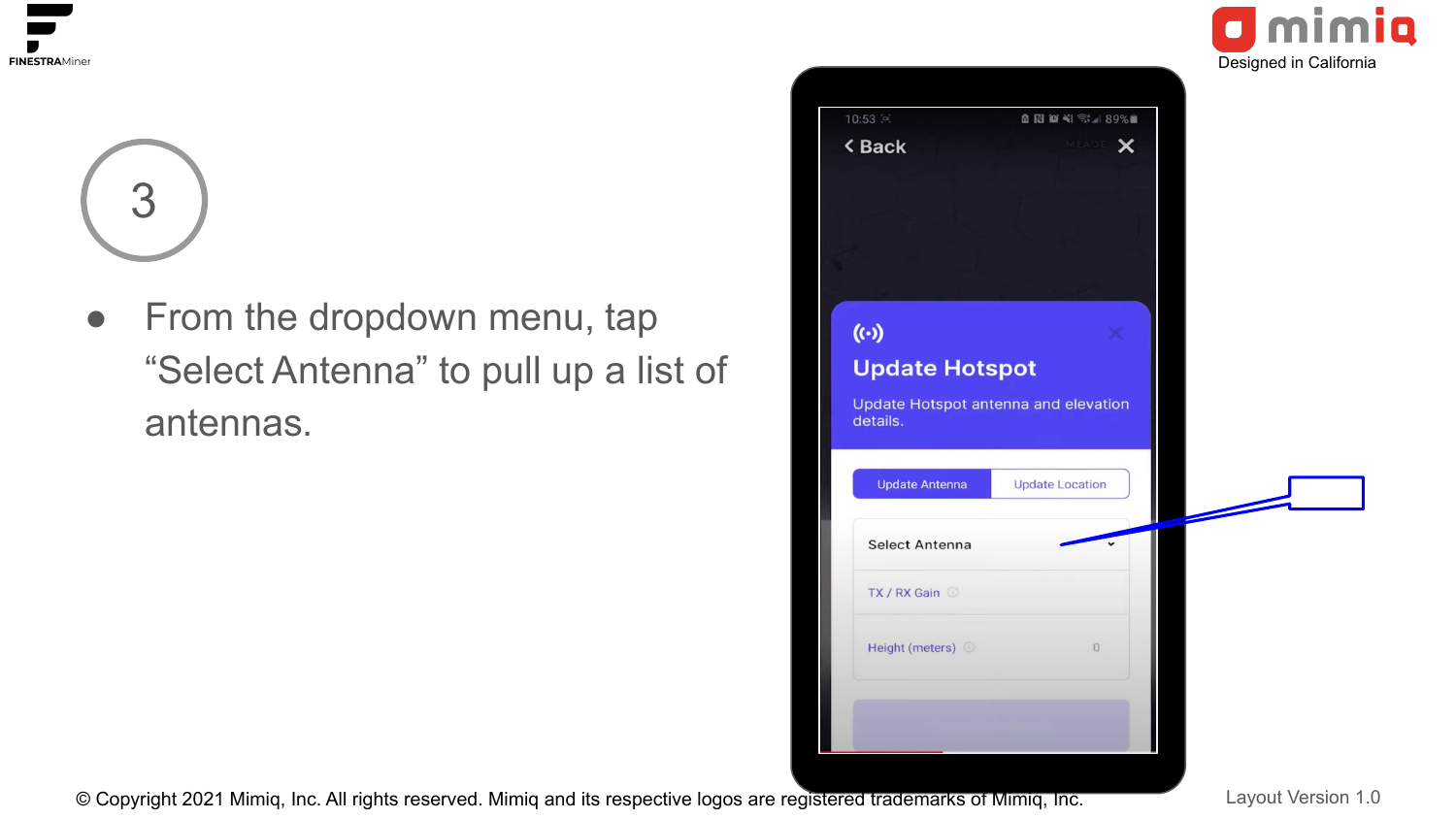

● Select "Custom Antenna".



© Copyright 2021 Mimig, Inc. All rights reserved. Mimig and its respective logos are registered trademarks of Mimig, Inc. Layout Version 1.0

**Imimia** 

 $\bullet$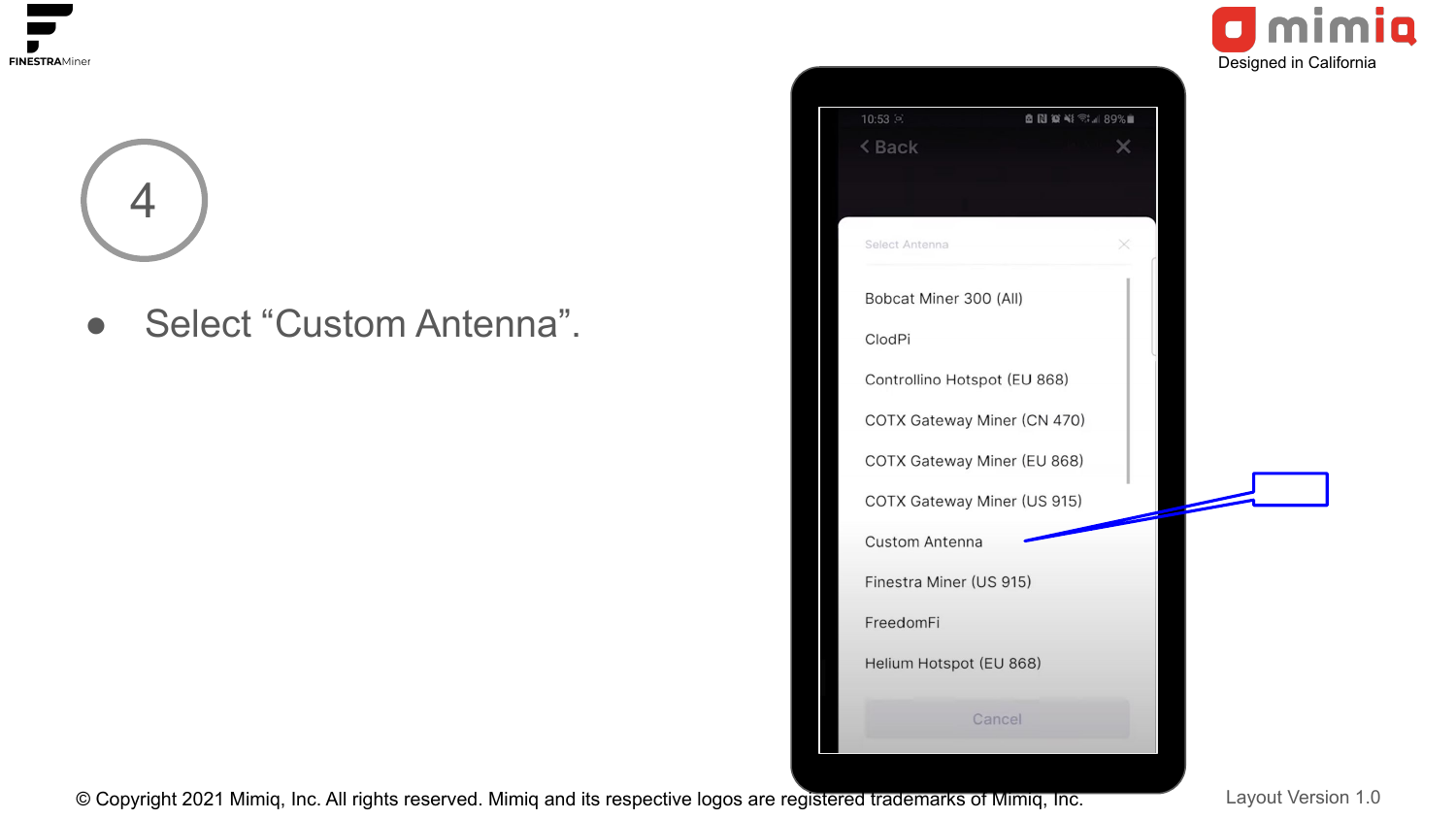

- Set the "TX / RX Gain" to "2.6 dBi".
- Make sure to update the placement height of your FinestraMiner (in meters).
- Then tap "Update Antenna".

| 10:53 回<br>< Back                                | <b>B N 3 ¥ 3 1 89%■</b><br><b>START AND START X</b> |  |
|--------------------------------------------------|-----------------------------------------------------|--|
|                                                  |                                                     |  |
|                                                  |                                                     |  |
|                                                  |                                                     |  |
|                                                  |                                                     |  |
| $(\cdot)$                                        |                                                     |  |
| <b>Update Hotspot</b>                            |                                                     |  |
|                                                  |                                                     |  |
|                                                  |                                                     |  |
| Update Hotspot antenna and elevation<br>details. |                                                     |  |
|                                                  |                                                     |  |
| <b>Update Antenna</b>                            | <b>Update Location</b>                              |  |
|                                                  |                                                     |  |
| <b>Custom Antenna</b>                            |                                                     |  |
|                                                  |                                                     |  |
| $TX/RX$ Gain $\odot$                             | dBi<br>2.6                                          |  |
|                                                  |                                                     |  |
| Height (meters) ©                                | $\mathbf 0$                                         |  |
|                                                  |                                                     |  |

Designed in California

imia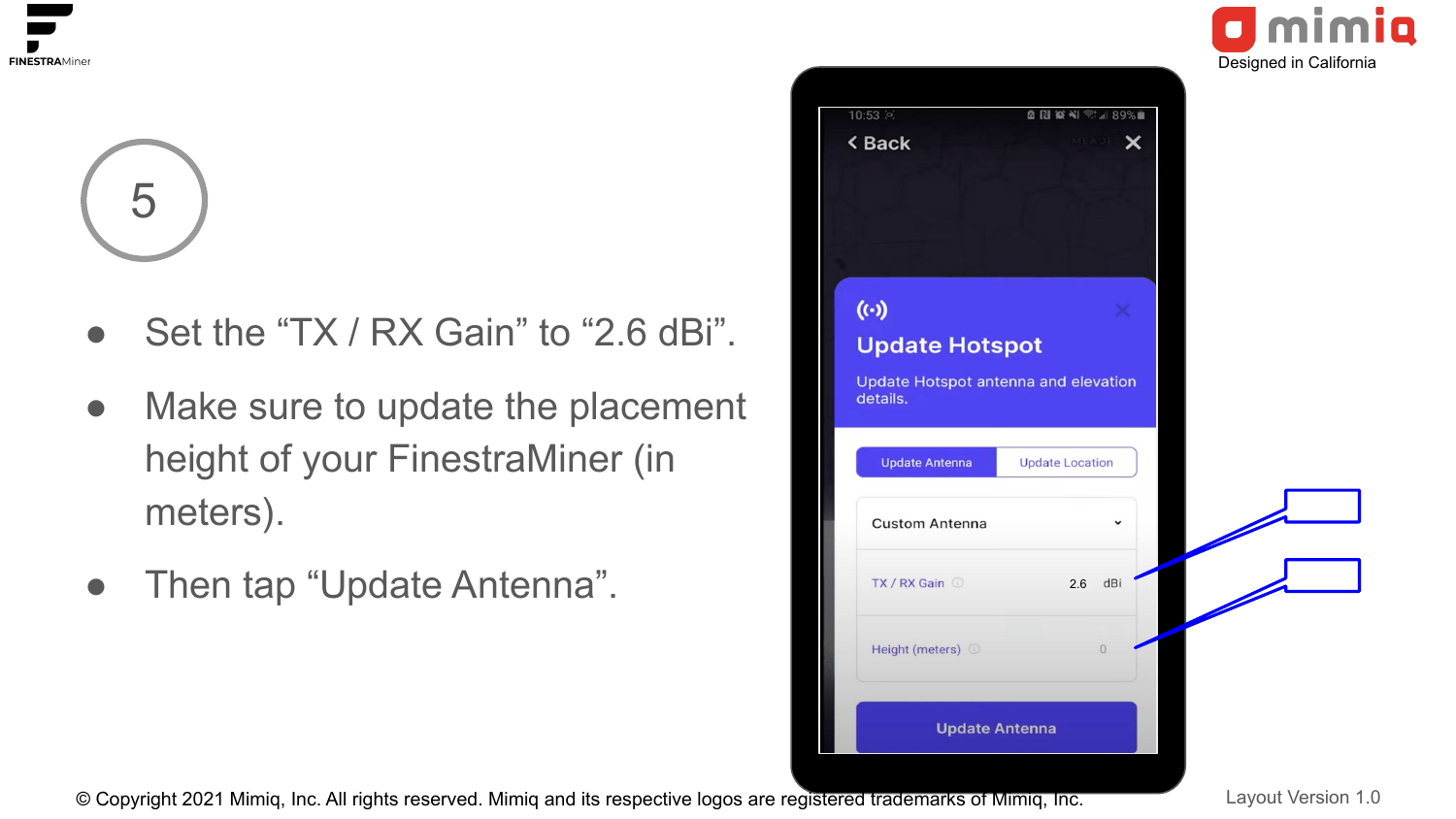

- You will have to pay a fee of 55,000 DC (55 cents) to submit this change.
- It will then put your miner in a pending status. It will eventually fully update anywhere from after a couple of minutes, to up to a couple of hours.





© Copyright 2021 Mimig, Inc. All rights reserved. Mimig and its respective logos are registered trademarks of Mimig, Inc. Layout Version 1.0